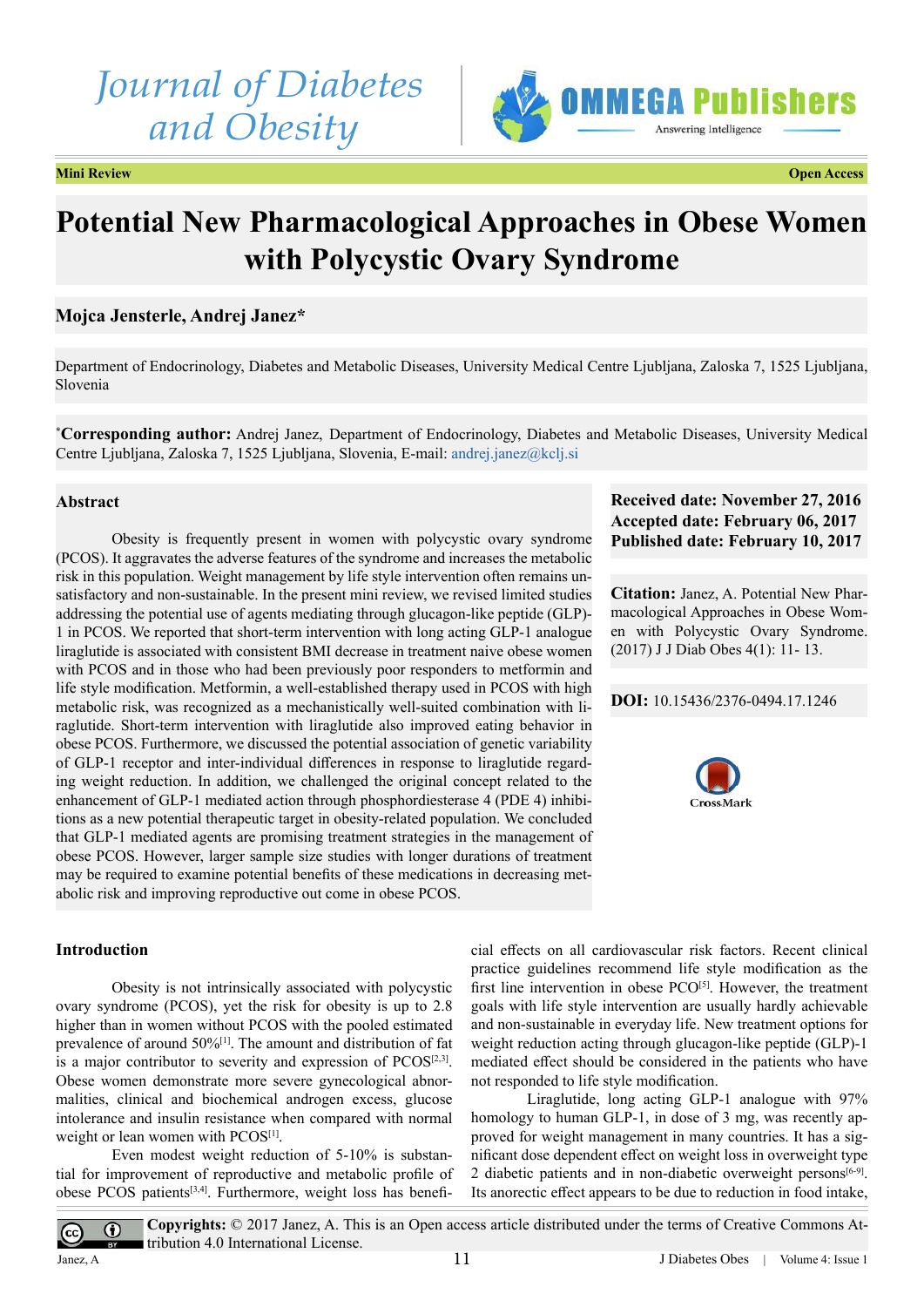

mediated secondary to its incretin effect that suppresses ghrelin releas[10]. It also delays gastric emptying partly due to a central action mediated via the autonomous nervous system. It is unique in its ability to regulate eating behaviour. Stimulation of mesolimbic GLP-1 receptor is sufficient to reduce hunger-driven feeding, the hedonic value of food and food-motivation $[10]$ . In two studies liraglutide produced significant improvements in eating behaviour in obese patients with type 2 diabetes mellitus (T2DM). The effect was maintained throughout the 6 months after discontinuation of liraglutide. It significantly reduced the urge for fat intak[e\[11,12\].](#page-2-6) Such improvement in eating behaviour induced by liraglutide has not been reported for other glucose-lowering agents.

The experiences with liraglutide use in obesity related to PCOS are still very limited. A small- randomized study proved that short-term 12 week combined treatment with liraglutide 1.2 mg sc qd alone or in combination with metformin 1000 mg BID was associated with significantly greater weight loss in obese women with PCOS who had been previously poor responders regarding weight reduction on lifestyle intervention and metformin when compared to metformin mono therapy $[13]$ . The reported mean weight losses were 6.5 kg with liraglutide plus metformin, 3.8 kg with liraglutide alone and 1.2 kg with metformin alone<sup>[13]</sup>. Furthermore, short-term treatment with liraglutide was associated with significantly greater weight loss in a subset of obese patients with newly diagnosed PCOS and higher metabolic risk profile when compared to metformin and lifestyle  $intervention^{[14]}$ . Both study designs were conducted with low dose liraglutide 1.2 mg before high dose liraglutide 3 mg was approved as an anti-obesity drug. Adding metformin to liraglutide seems to enhance the therapeutic index of GLP-1 enabling the use of lower dose of liraglutide in combination treatment<sup>[15-19]</sup>. It was demonstrated that metformin added to low dose liraglutide 1.2 mg was superior to low dose liraglutide 1.2 mg alone in reducing mean body weight after 12 weeks also in treatment naïve obese women with PCOS. Addition of metformin also increased the proportion of individuals achieving clinically meaningful  $\geq$ 5% weight loss to almost 60% compared to about 40% of good responders in low dose liraglutide monotherapy<sup>[15]</sup>. In another study that primarily investigated the potential impact of liraglutide on markers of liver fibrosis in PCOS, an average weight reduction of 3.0 kg, achieved with larger dosage of 1.8 mg sc qd in monotherapy, was observed over 24 week<sup>[20]</sup>. In an observational study without fixed period of time of mean duration 27.8 weeks and without fixed doses of liraglutide ranging from 0.6 mg up to 1.8 mg QD in about 60% of patients, combination of liraglutide and metformin was also associated with significant weight loss of 9 kg in a larger cohort of PCOS patients<sup>[21]</sup>. It was also reported that short-term liraglutide treatment improved the impaired eating behaviour with significant decrease in emotional eating and that this improvement correlated with weight loss in PCOS patients<sup>[\[22\]](#page-2-12)</sup>.

There are not many studies with short acting GLP-1 receptor agonist (RA) addressing obesity. The only report evaluating the effect of short acting GLP-1 RA in PCOS was a 24 week randomized study demonstrated a mean weight loss of 3.2 kg with exenatide monotherapy, 6.0 kg with exenatide in adjunct to metformin and 1.6 kg with metformin alone<sup>[23]</sup>. Weight reductions with exenatide were of comparable magnitude to the liraglutide effect in PCOS, but achieved in a longer period of time with a larger drop out<sup>[13,23]</sup>.

Weight lowering potential of GLP-1 RAs varies between obese individuals. Some obese subjects respond well to weight lowering potential of GLP-1 RAs and some do not. The potential predictors of different inter-individual weight lowering response were not yet clearly identified. Some studies reported that obese subjects without T2DM and with higher body mass index (BMI) achieved greater reduction in body weight with GLP-1 RAs than those with history of T2DM and lower BMI<sup>[\[8,24\]](#page-2-14)</sup>. Recognizing that the weight reducing effects of GLP-1 RAs are mediated through GLP-1 receptor, genetic variability could be hypothetically associated with the inter-individually different response to weight lowering potential of liraglutide in metabolically balanced and BMI matched obese population. It was demonstrated in one study that some GLP1-R polymorphisms were associated with inter-individual differences in response to liraglutide regarding weight reduction in phenotypically and metabolically homogeneous cohort of obese women with PCOS[\[25\].](#page-2-15)

Less recognized and completely distinct regulatory mechanisms related to the enhancement of GLP-1 mediated action through the inhibition of phosphodiesterase (PDE) 4 has recently became a reasonable focus of a potential new anti-obesity and metabolic management. Roflumilast, the first drug specifically targeting PDE4, is well recognized as efficient anti-inflammatory treatment of chronic inflammatory diseases and primarily chronic obstructive pulmonary disease (COPD)<sup>[26]</sup>. Collaterally, 12 months use of roflumilast in COPD was associated with a weight decrease of about 2 kg versus placebo<sup>[26]</sup>. In addition, short-term use of roflumilast has shown positive metabolic effects on glucose homeostasis and weight reduction in newly diagnosed T2DM without COPD with mean weight change of approximately 2 kg versus placebo<sup>[27]</sup>. A 12-week pilot randomized study evaluated the efficacy of roflumilast in an obese PCOS population. It demonstrated that roflumilast 500 mcg QD in combination with metformin 1000 mg BID significantly reduced body weight in obese PCOS when compared to metformin monotherapy, primarily due to a loss of fat mass with the between treatment difference of about 5  $kg^{[28]}$  $kg^{[28]}$  $kg^{[28]}$ . The hypothesis behind weight decrease observed with roflumilast is based on the PDE4 regulation of signalling pathways linked to GLP-1 releas[e\[29\]](#page-2-19). In experimental rodent model a single treatment with roflumilast enhanced plasma GLP-1 levels up to 2.5 –fold<sup>[29]</sup>. A direct comparison of short-term intervention with liraglutide and roflumilast addressing weight management was performed in PCOS related obesity<sup>[\[30\]](#page-2-20)</sup>. Both monotherapy with liraglutide and roflumilast ware associated with significant weight loss in obese PCOS when compared to metformin arm, liraglutide being supe-rior to roflumilast<sup>[\[30\]](#page-2-20)</sup>. Reduction of body weight with liraglutide resulted also in improvement of body composition significantly reducing visceral adipose tissue<sup>[\[30\]](#page-2-20)</sup>.

In summary, novel pharmacological treatment in obesity and obesity related conditions should focus on distinct regulatory mechanisms of energy homeostasis and eating behaviour. Agents mediating through GLP-1 effects in combination with lifestyle intervention and metformin could potentially improve treatment outcomes in obese PCOS via co-targeting multifactorial origin of obesity and concomitant abnormalities intrinsically related to PCOS. Larger and longer randomized studies are needed to establish metabolic, reproductive, and cardiovascular risk